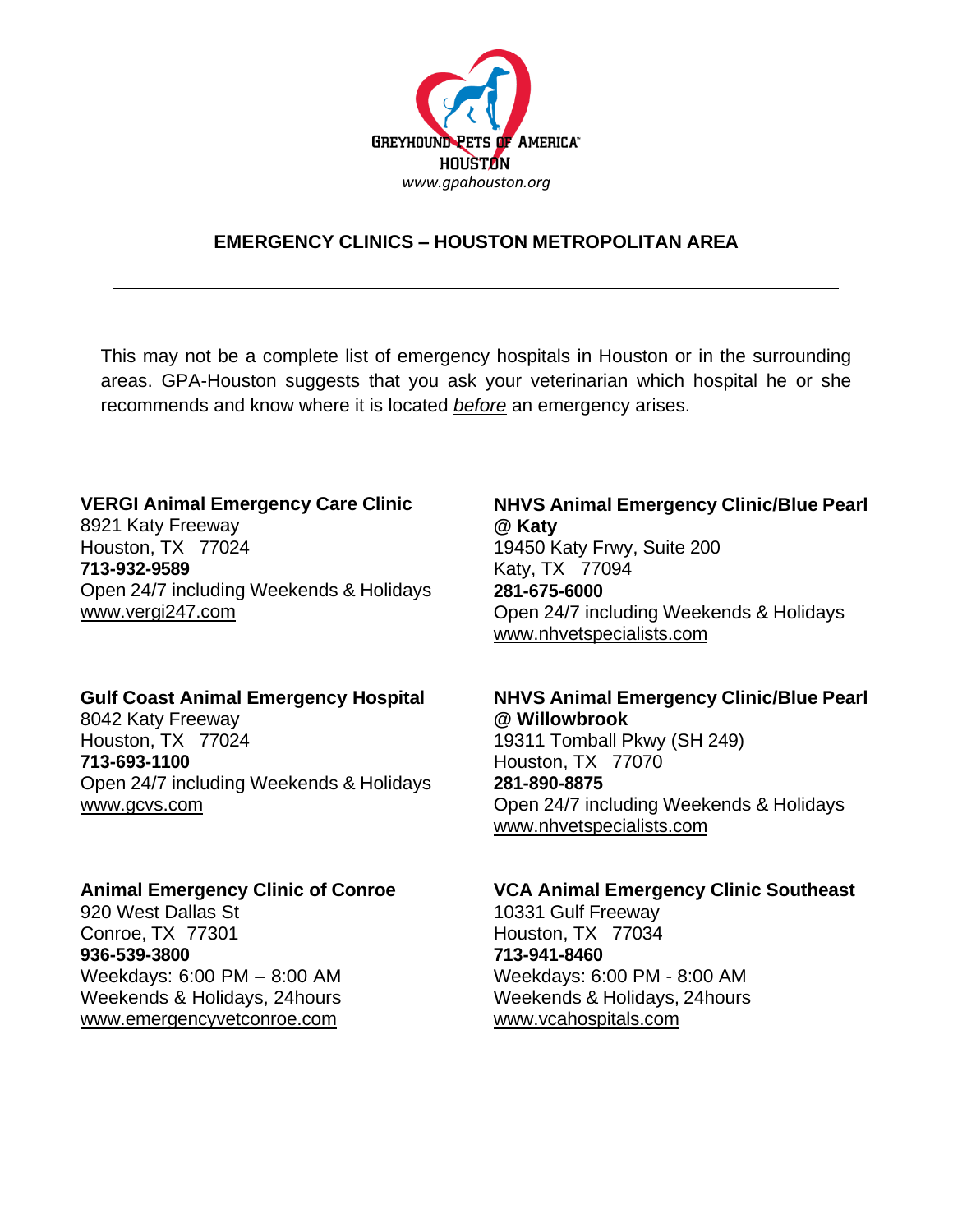**VCA Animal Emergency Hospital Southeast @ Calder Road** 1108 Gulf Freeway, Suite 280 League City, TX 77573 **281-332-1678 or 800-356-3692** Weekdays: 6:00 PM - 8:00 AM Weekends & Holidays, 24hours [www.vcaspecialtyvets.com](http://www.vcaspecialtyvets.com/)

4917 S. Willow Drive **@ Spring** Houston, TX 77035 1646 Spring Cypress Rd. Suite 100 **713-723-3666** Spring, TX 77388 Open 24/7 including Weekends & Holidays **832-616-5000** [www.westburyvets.com](http://www.westburyvets.com/) **Open 24/7 including Weekends & Holidays** 

#### **All Pets Animal Hospital Sunset Animal Hospital**

24221 Kingsland Blvd. 2959 SW Freeway Service Road Katy, TX 77494 **Houston, TX 77098 281-392-PETS (7387) 713-526-5881** Open 24/7 including Weekends & Holidays Open 24/7 including Weekends & Holidays [www.apah24.com](http://www.apah24.com/) [www.sunsetanytime.com](http://www.sunsetanytime.com/)

## **Animal Emergency Clinic Northeast Sugar Land Veterinary Specialists @ Deerbrook** 1515 Lake Point Pkwy

10205 Birchridge Drive Sugar Land, TX 77478 Humble, TX 77338 **281-491-7800 281-446-4900** M – Thur 6:00 PM – 8:00 AM Weekdays: 6:00 PM - 8:00 AM Fri 4:00 PM – M 8:00 AM [www.houstonaecne.com](http://www.houstonaecne.com/) [www.slvetspecialists.com](http://www.slvetspecialists.com/)

27104 Hwy 290 West, Suite 107 10100 Broadway Suite 102 Cypress, TX 77429 **Pearland, TX 77584 281-304-0039 713-482-4592** [www.animalernwh.com](http://www.animalernwh.com/) **Open all major holidays.** 

# **Animal Emergency & Urgent Care Center of The Woodlands**

27870 I-45 North The Woodlands, TX 77385 **281-367-5444 or 281-299-3129** Weekdays: 6:00 PM - 8:00 AM Weekends & Holidays, 24hours [www.aeucc.com](http://www.aeucc.com/)

## **Westbury Animal Hospital NHVS Animal Emergency Clinic/Blue Pearl**

[www.nhvetspecialists.com](http://www.nhvetspecialists.com/)

Weekends & Holidays, 24 hours Weekends & Holidays, 24 hours

## **Animal ER of Northwest Houston Pearland 288 Animal Emergency Clinic**

Weekdays: 5:00 PM -8:00 AM Weekdays : M - Thurs 6pm to 8 am Weekends & Holidays, 24 hours Weekends : Friday 6pm thru Monday 8am www.pearlandanimalemergency.com